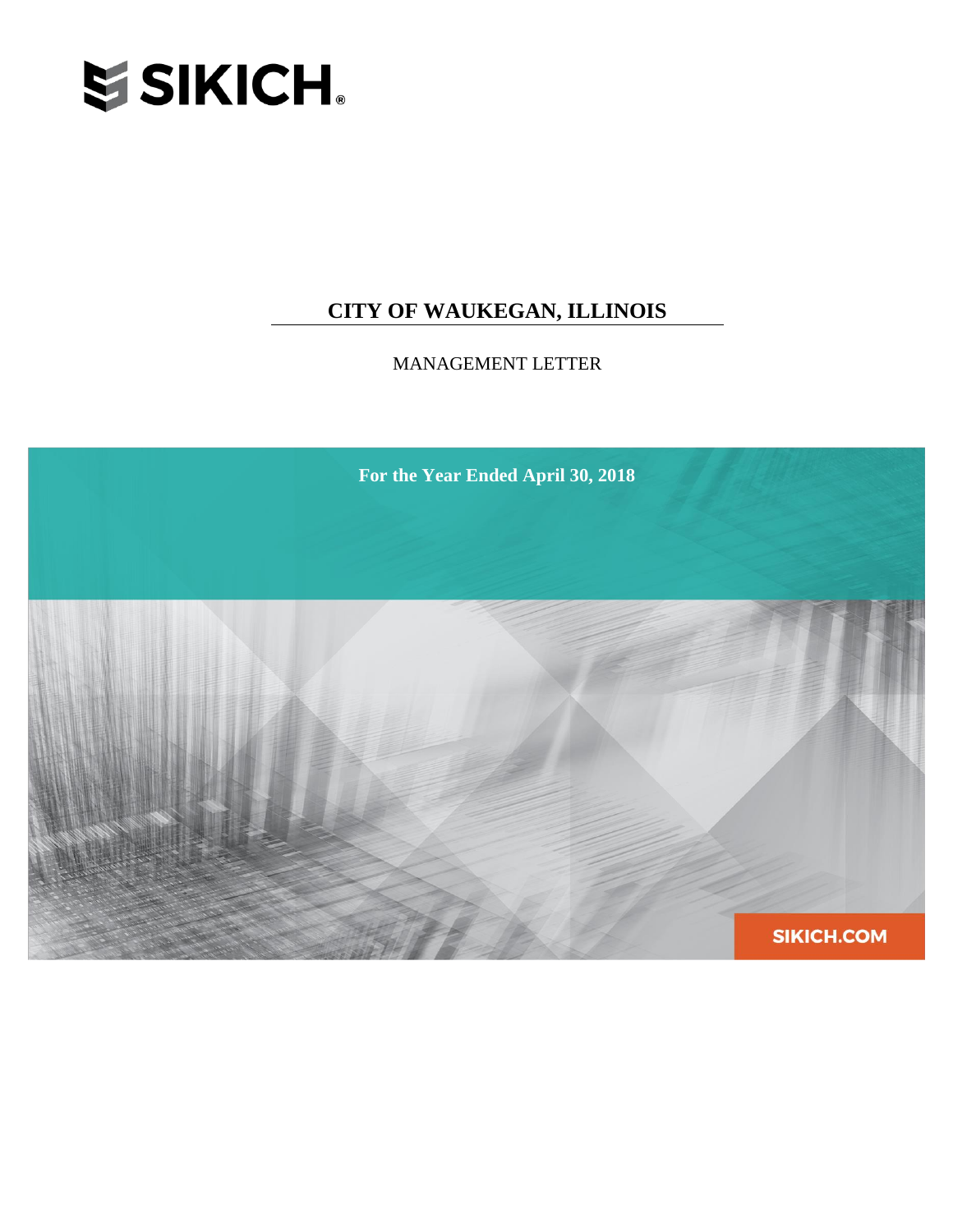

1415 West Diehl Road, Suite 400 Naperville, IL 60563 630.566.8400

**SIKICH.COM** 

The Honorable Mayor Members of the Council City of Waukegan, Illinois

Ladies and Gentlemen:

In planning and performing our audit of the financial statements of the governmental activities, the business-type activities, the discretely presented component unit, each major fund and the aggregate remaining fund information of the City of Waukegan, Illinois (the City) as of and for the year ended April 30, 2018, in accordance with auditing standards generally accepted in the United States of America, we considered the City's internal control over financial reporting (internal control) as a basis for designing audit procedures that are appropriate in the circumstances for the purpose of expressing our opinions on the financial statements, but not for the purpose of expressing an opinion on the effectiveness of the City's internal control. Accordingly, we do not express an opinion on the effectiveness of the City's internal control.

A deficiency in internal control exists when the design or operation of a control does not allow management or employees, in the normal course of performing their assigned functions, to prevent, or detect and correct, misstatements on a timely basis. A material weakness is a deficiency or a combination of deficiencies in internal control, such that there is a reasonable possibility that a material misstatement of the City's financial statements will not be prevented, or detected and corrected, on a timely basis.

Our consideration of internal control was for the limited purpose described in the preceding paragraph and was not designed to identify all deficiencies in internal control that might be material weaknesses and therefore material weaknesses may exist that were not identified. However, as discussed below, we identified certain deficiencies in internal control that we consider to be material weaknesses. The status of this comment is included in Appendix A.

This communication is intended solely for the information and use of the Mayor, the Council and management and others within the administration of the City and is not intended to be and should not be used by anyone other than these specified parties.

Sikich 11P

Naperville, Illinois October 15, 2018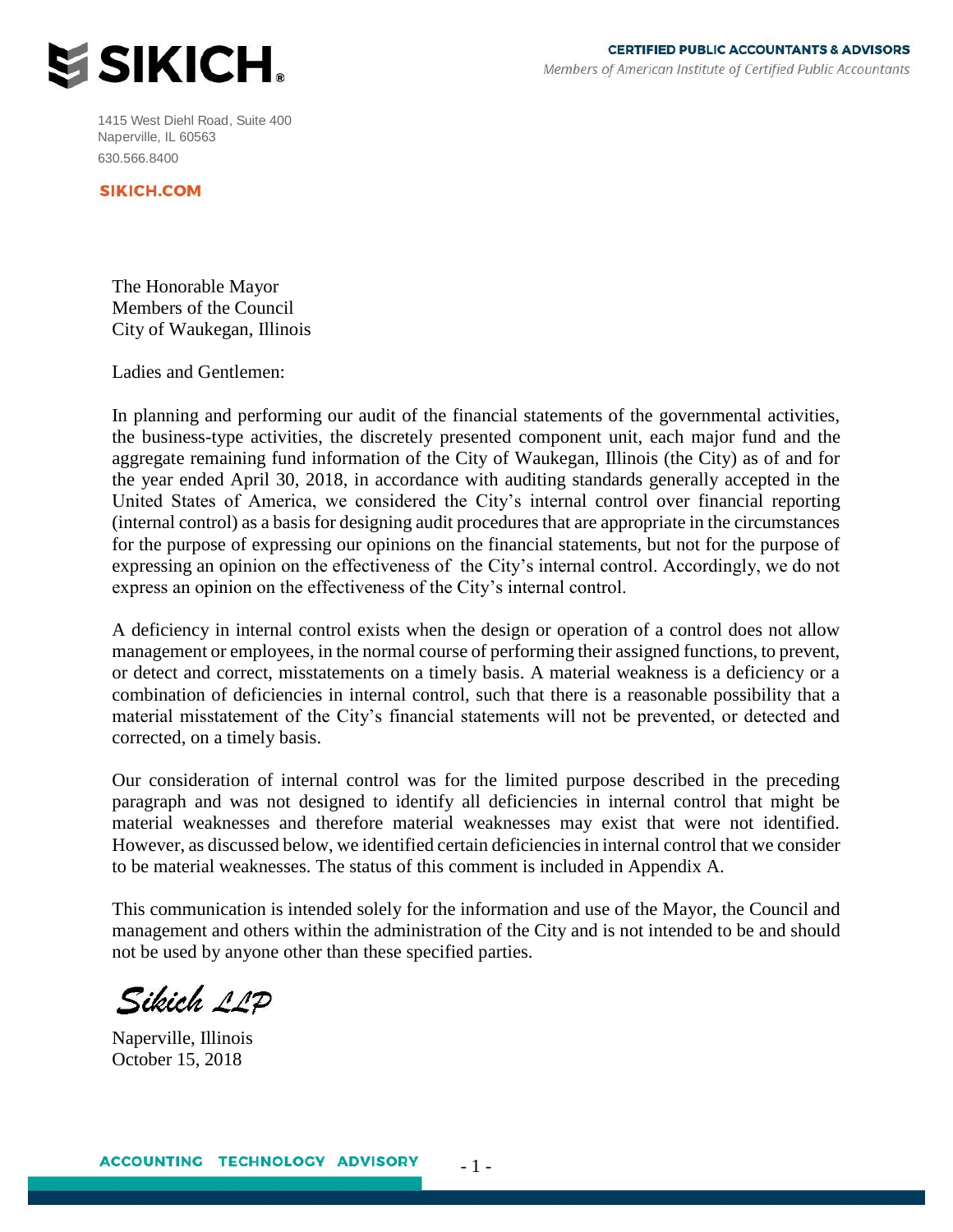## **MATERIAL WEAKNESS**

We consider the following to be a material weakness in internal control:

During our audit, it was noticed that certain Police Department cash receipts from February 2018 through April 2018 were not turned over to the City on a timely basis. This resulted in a delay from when cash was processed to when it was deposited to a financial institution. This opens the City up to the potential for fraudulent activity and misappropriation of cash due to the inherent difficulty to track cash transactions.

We recommend that cash receipts are deposited on a timely basis and include a reconciliation of each drawer at the end of each employee's shift to ensure accuracy of the drawers and to be able to localize an issue in case a drawer doesn't balance.

#### **Management Response**

Management concurs with the auditor recommendation, and has implemented new cash handling policies and enhanced control procedures as a result.